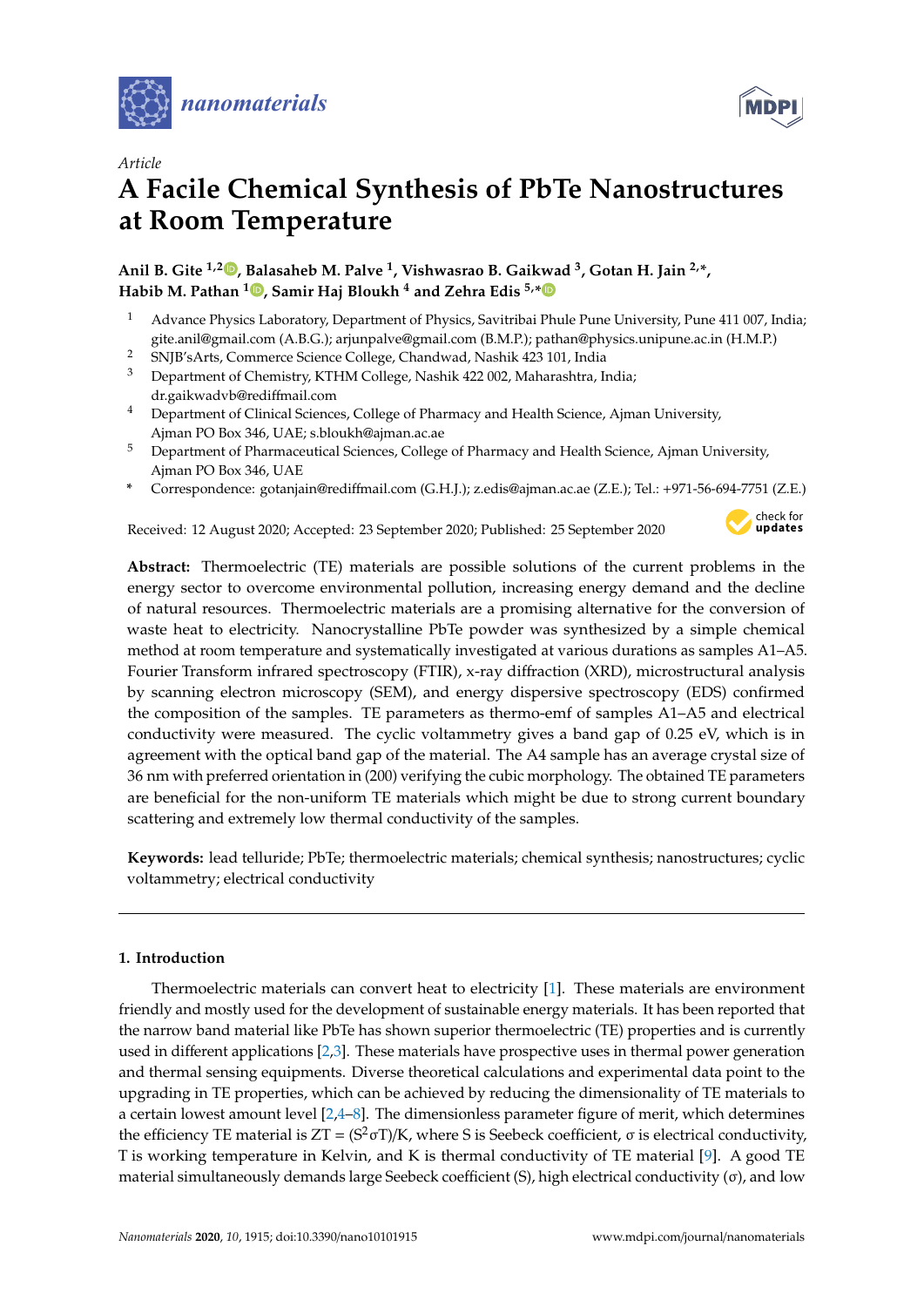thermal conductivity (K). The thermal conductivity is due to the electron motion (Ke) and lattice vibration produced within the material (K<sub>l</sub>). This complex relationship between these TE parameters makes it difficult to enhance the ZT value of the TE materials. For that reason many efforts are aimed to improve the ZT value by balancing these interdependent TE parameters. Reducing the thermal conductivity via nanostructuring plays an important role for the improvement of the ZT of the material. For high ZT, high Seebeck coefficient is needed, but due to the complicated electronic band structures, superior electrical conductivity from high-symmetry cubic crystal structures, and low thermal conductivity caused by strong anharmonicity in TE materials, also due to the Pb local off-center, plays an important role in variations of TE parameters [10–12].

The quantum confinements will produce significant effects on charge and phonon transports in thermoelectric materials. Quantum confinement deals special way to manipulate carrier transports due to close connection between electronic band structure and dimensionality of the materials [13]. The Seebeck coefficient increased because of larger effective mass due to the band structure. PbTe material, indicating that reducing dimensionality of a given material is a potential possibility to enhance thermoelectric performance [14]. Studies of the film show a great interest in high performance and low dimensional TE materials since these materials perform better as compared to bulk materials [15]. PbTe is a great material for optoelectronic and in mid-infra-red ranges, also widely used in a large number of various TE devices [16]. The PbTe material also useful for the energy harvesting power generation [17,18]. Many thermoelectric materials are being explored for power generation applications, such as GeTe [19], PbTe [20,21], half-Heusler [22,23], and skutterudites [24,25]. Nanostructured materials that appear to be the most promising from a commercial point of view by virtue of their excellent thermoelectric performance and their high efficiency. The study thermoelectric nanomaterials are explored due to various approaches such as narrow bandgaps, heavy elements doping, point defects loading, and nanostructuring [26]. PbTe thin films were synthesized by various methods and have been utilized for research of PbTe material [27–34]. Wang et al. reported the simplistic chemical synthesis of PbTe on the glass substrate material at normal atmospheric conditions with temperatures around 300 K [35].

Chemical synthesis is one of the easiest methods for the synthesis of the material since it is a low-cost technique, which does not require any kind of sophisticated equipment, as well as specific kind of substrate materials. In the lead chalcogenide synthesis,  $PbX$  ( $PbX$ ,  $X = Te$ ,  $S$ ,  $Se$ ) material films are synthesized by chemical technique [ $36-38$ ]. Seleno-sulfate (Na<sub>2</sub>SeSO<sub>3</sub>) is used widely as Se source by various groups for the synthesis of PbSe on glass substrate material [39–41]. Thiourea SC(NH<sub>2</sub>)<sub>2</sub> or sodium thiosulfate ( $\text{Na}_2\text{S}_2\text{O}_3\text{xH}_2\text{O}$ ) as sources of S are used for the synthesis of PbS on glass and silicon substrate materials [42–44].

Unfortunately, the corresponding Te source is difficult to obtain due to the scarce solubility of Te. Precursors like TeO<sub>2</sub>, Na<sub>2</sub>TeO<sub>3</sub>, and Na<sub>2</sub>TeSO<sub>3</sub> are available, but unstable under natural conditions and therefore very rarely studies on chemical synthesis of PbTe are reported. In comparison to S or Se, the dis-proportionating reactions and hydrolysis of Te in different pH solutions are much more difficult [45]. Further problems are the cost effectiveness, a maximum  $2T_{\text{max}}$ , which is greater than 2.4 by the band convergence, and strain is produced in the lattice of PbTe [46]. Scarce and expensive material needed for the synthesis strain the opportunities to produce useful solutions for future energy problems. Recently, PbSe and PbS gained further attention due to their lower cost and higher operation temperature compared to Te [47,48].

However, the chemical synthesis of the PbTe material is easy and not frequently used due to the problem of hydrolysis of Te when compared to hydrothermal and solvothermal techniques, as well as solution phase synthesis and electro-deposition techniques [16,45,47,49–55].

In this study, we synthesized of PbTe powder by utilizing lead nitrate  $Pb(NO<sub>3</sub>)<sub>2</sub>$  and tellurium oxide TeO<sub>2</sub> as the precursors for Pb and Te from an alkaline aqueous solution bath. Lead telluride powder was prepared by a chemical method. High yield of PbTe for the various durations and formation mechanism of the PbTe powder and pellet was proposed and its TE properties of the film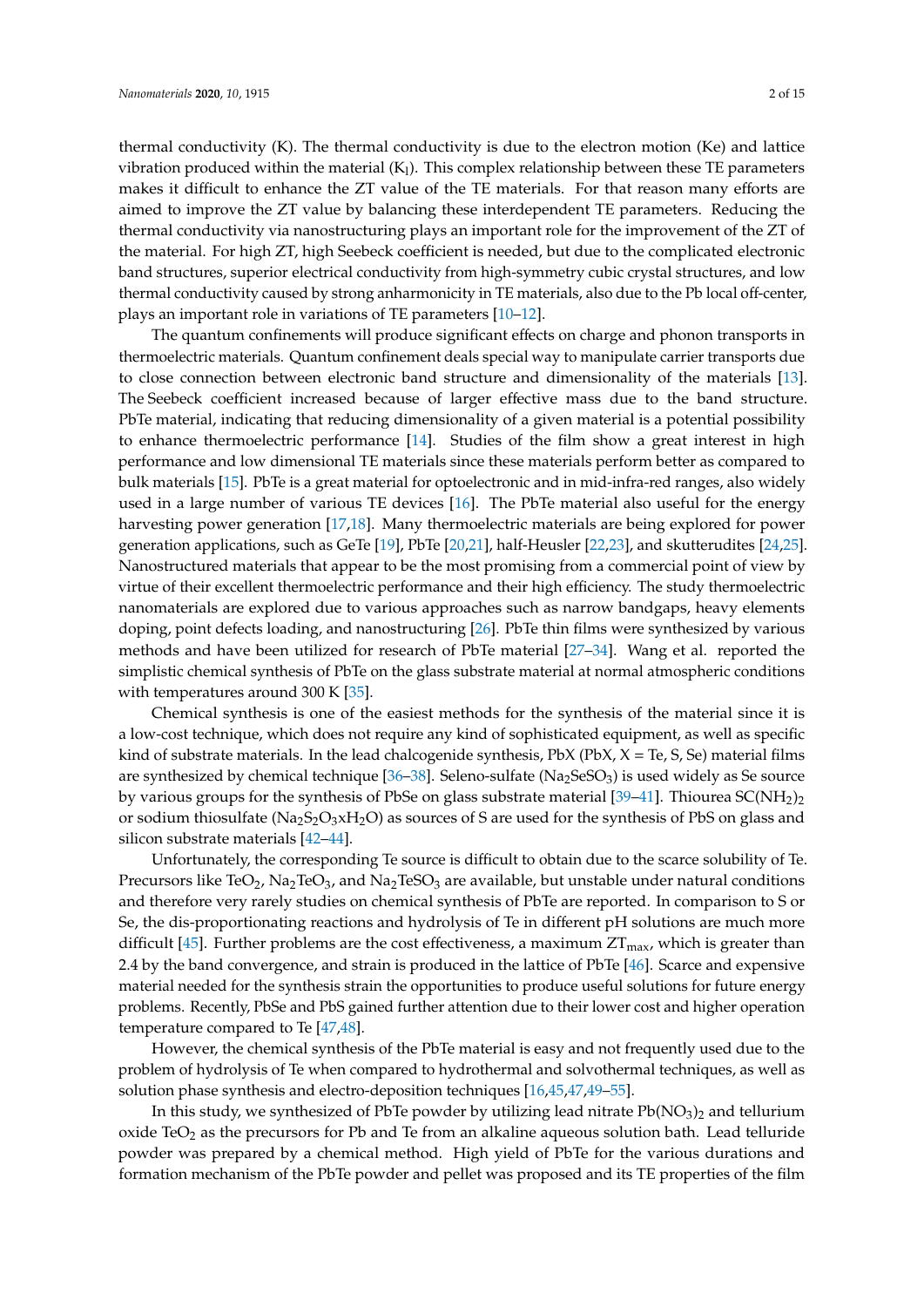were measured for the better thermometric materials. We investigated in this work the synthesis of lead telluride powder by a chemical route technique. Silver-gray metallic powder of PbTe was successfully obtained at high yield. XRD reveals cubic nanocrystals of PbTe. The synthesized PbTe powder reveals homogeneous grains and agglomeration. The obtained values of the electrochemical band gap from the Cyclic Voltammetry are in agreement with the optical band gap. The formation of PbTe by chemical synthesis shall be a promising material that can be used as thermoelectric applications. Among the various synthesis techniques employed for the formation of PbTe nanostructures, chemical synthesis process has attracted much interest due to the advantage of high yield, low synthesis temperature, high purity, and high crystallinity.

#### **2. Materials and Methods**

#### *2.1. Materials*

Lead (II), telluride (TeO<sub>2</sub>, 99.998% trace metals basis), potassium hydroxide (KOH), trisodium-citrate (TSC) and potassium borohydride (KBH4) were purchased from Sigma Aldrich (St. Louis, MO, USA). Lead Nitrate ( $Pb(NO<sub>3</sub>)<sub>2</sub>$ , 99% pure) was obtained from Fisher Scientific (Pittsburgh, PA, USA). All the materials were pure and used as received. Additional purification was not done, when analytical grade precursors were utilized. Double distilled deionized water was used.

# *2.2. Preparation of Samples*

In a typical run, 0.1 M Pb(NO<sub>3</sub>)<sub>2</sub>, 0.1 M TeO<sub>2</sub>, 2 M KOH, 0.2 M tri-sodium citrate (TSC), and 0.8 M KBH<sup>4</sup> were dissolved in sequence in 50 mL deionized water. Initially, a clean, colorless, transparent solution was formed. As time progressed, the color of the solution became dark gray and precipitation of dark gray material collected in the beaker for different durations as 72, 144, 216, 288, and 360 h. The solutions were then centrifuged for 10 min at 2000 rpm in a centrifuge machine. After centrifugation, the samples were collected in dry crucibles. Finally, the sample was dried in a vacuum at a temperature of 500 °C for 30 min. After the annealing, the collected grains were crushed to fine powder and the powder samples of different time durations were labeled as A1, A2, A3, A4, and A5. The samples were collected and analyzed for different characterization techniques and the TE properties of the samples were studied. Figure 1 represents the step-by-step procedure for the chemical bath deposition method used for the synthesis of PbTe.



**Figure 1.** Step by step procedure for the synthesis of PbTe powder.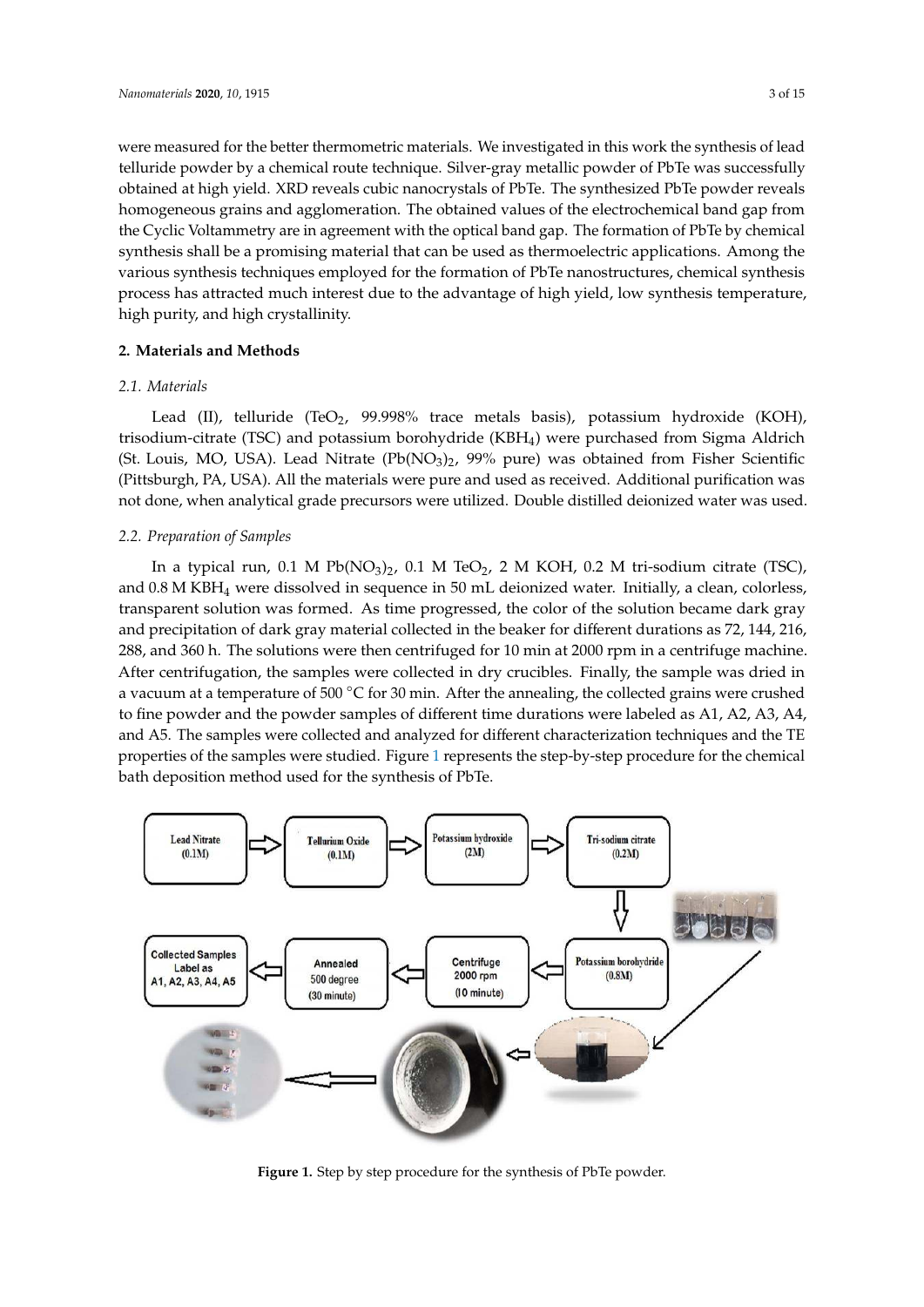#### *2.3. Characterization of Samples*

The samples A1–A5 were characterized by SEM/EDS, x-ray diffraction (XRD), FTIR, and cyclic voltammetry (CV). These methods confirmed the composition of our samples.

The PbTe structure was obtained by using the XRD–D8 Advance (Bruker, Karlsruhe, Germany) α with Cu-K $\alpha$  line wavelength 1.54 Å. The morphological study of the synthesized material under higher magnification was done by SEM from JEOL (JSM-6400, Tokyo, Japan) with an accelerating voltage of 20 kV of A1 and A5. The energy dispersive X-ray spectroscopy is used for the compositional analysis of the sample A1 and A5. For the FTIR analysis, JASCO FT/IR 6100 (Tokyo, Japan), with a range from 400 to 4000 cm−<sup>1</sup> was used to find the presence of various modes in the material. Cyclic voltammetry (CV) measurements were carried out by K-Lyte 1.2 with the research applications of K-Lyte hardware (K-Lyte 1.2, from Knopy Techno Solutions, Kanpur, India). Seebeck coefficient measurements were done by a TEP unit TYPE-2, purchased from Borade Embedded Solutions, Kolhapur, India. Finally, for each sample, the pellets with dimensions 12 mm  $\times$  3 mm were prepared by a hydraulic press machine to find the thermo-emf of the synthesized material.

#### **3. Results and Discussion**

#### *3.1. Characterization of Samples*

Qualitative analysis of the obtained yield was carried out by plotting the reaction time against the mass of the product (Figure 2).



**Figure 2.** Yield of collected samples A1, A2, A3, A4, and A5 against the number of hours.

Lead nitrate and tellurium oxide were dissolved in excess alkali and formed HPbO<sup>2−</sup> and TeO<sub>3</sub><sup>2−</sup> ions during the reaction time. These ions further precipitate at the bottom. As time progressed, the rate of reaction and formation of PbTe may have been enhanced. This can be evident from the maximum yield in the case of sample A4. However, a further increase in the reaction time may have led to the overgrowth and thus, resulted in the deteriorated yield in the case of sample A5.

#### *3.2. Cyclic Voltammetry (CV) Studies*

CV studies revealed the appropriate potential ranges of the ions in the given electrolyte solutions. The curves give the scanning of the electrolyte in the cathodic direction and the negative current produced is called the cathodic currents (Figure 3).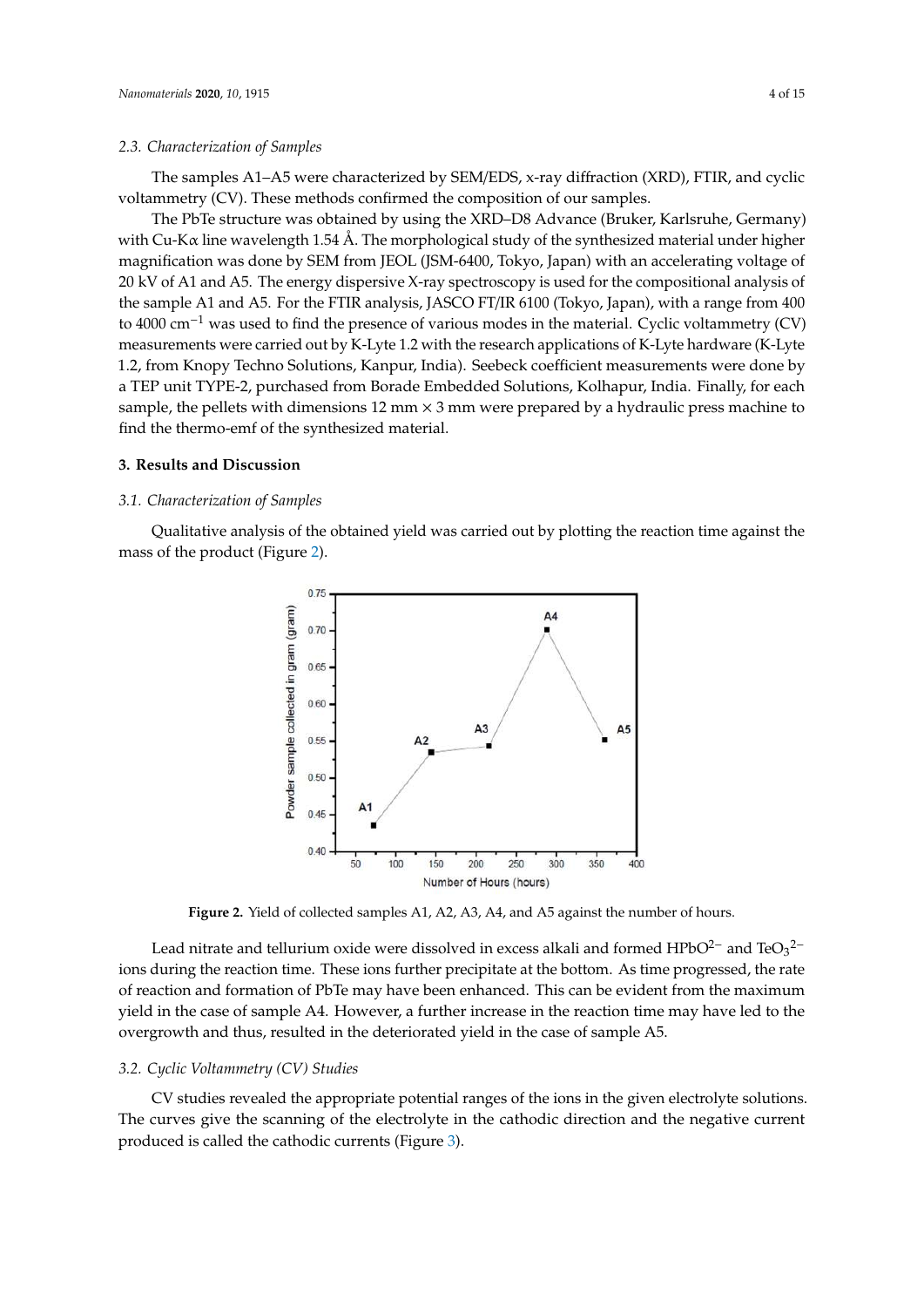

**Figure 3.** Cyclic Voltammogram of 0.1 M Pb(NO<sub>3</sub>)<sub>2</sub> at a scan rate of 50 mV/s versus Pt tip working electrode and Ag/AgCl as a reference electrode.

− Ag/AgCl, in the cathodic scan. The potential becomes more negative to the anodic scan and a strong Figure 3 shows the deposition on the working electrode at a potential around −0.87 V versus oxidation peak was observed at -0.11 V. The precursor solution of lead nitrate in water as:

$$
Pb(NO_3)_{2(s)} \to Pb_{aq}^{2+} + 2 NO_3^-_{aq},
$$
\n(1)

with  $Pb_{aq}^{2+}$  ion has standard reduction potential (E<sup>0</sup>) of—0.125 V and  $NO_3^-$ <sub>aq</sub> ion in acidic conditions has  $E^0$  of +0.956 V [43,56]. The hysteresis was observed between the potential -0.87 V to +0.90 V indicating that reduction of  $Pb_{aq}^{2+}$  occurs more rapidly on the Pt tip working electrode. The potential was negatively shifted versus Ag/AgCl and the reduction peak revealed the reduction of Te as shown in Figure 4.



**Figure 4.** Cyclic Voltammogram of 0.1 mM HTeO<sup>2+</sup> at scan rate of 50 mV/s versus Pt tip working electrode and Ag/AgCl as a reference electrode.

The reduction of Te can be represented as:

$$
HTeO2- + 3H+ + 4e- \rightarrow Teads + 2H2O,
$$
\n(2)

reaches −0.17 V, another reduction wave started, which is attributed to the production of H<sub>2</sub>Te [41]. where Te<sub>ads</sub> indicates that Tellurium atoms are absorbed in an electrolyte solution. When the potential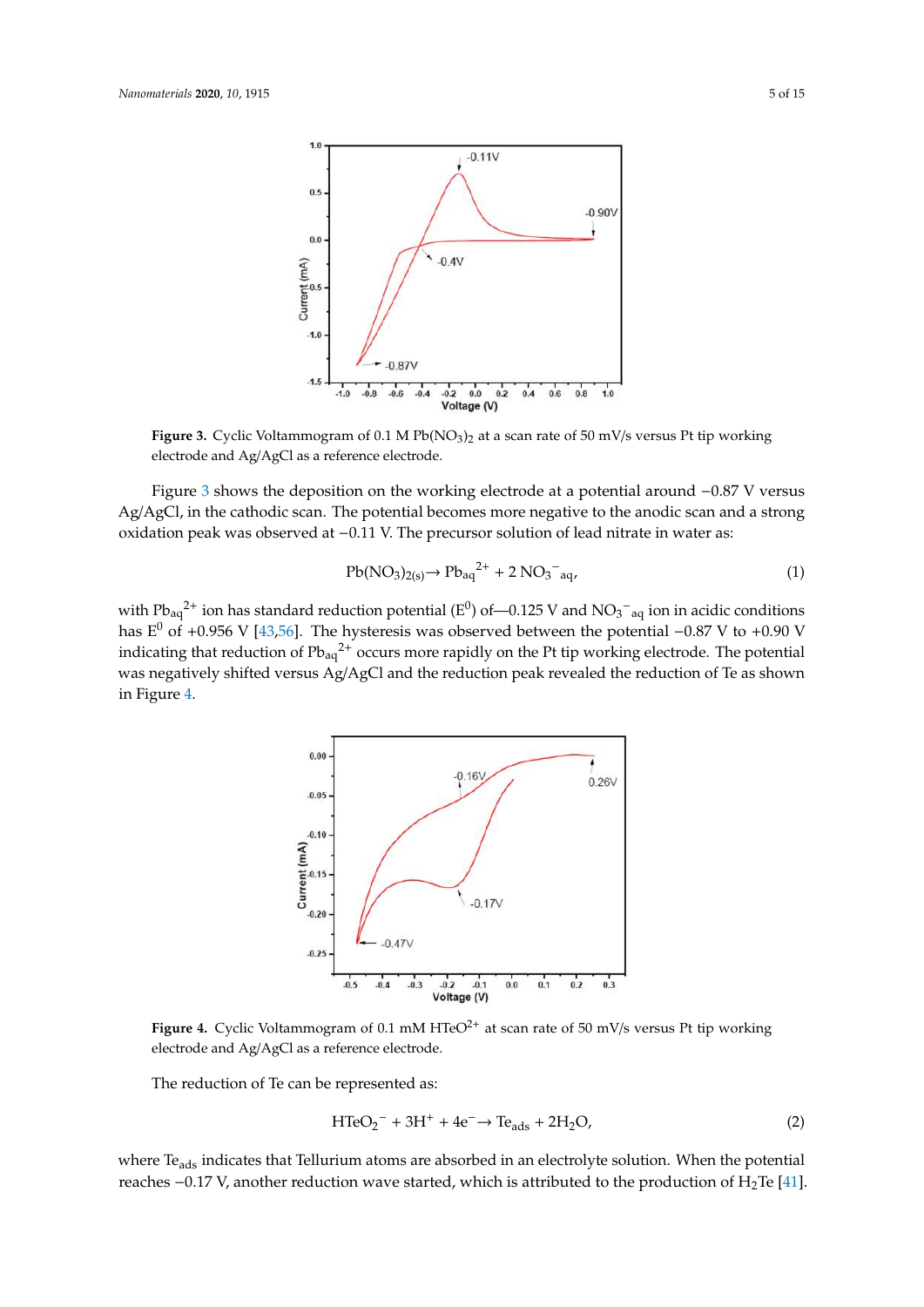Each of the reduction peaks were some sort of limited deposition. This behavior involves the slow reduction of HTeO $^{2+}$ . Cyclic Voltammetry shows the presence of semiconductor material that has a discrete and fixed energy level. The correlation between the optical and electrochemical band gap was reported the first time by Haram et al. [56]. Figure 5 gives the electrochemical band gap and it is calculated from the peak values.



0.1 M Pb(NO<sub>3</sub>)<sub>2</sub>, 0.1 M TeO<sub>2</sub>, 2 M KOH, 0.2 M trisodium citrate (TSC), and 0.8 M KBH<sub>4</sub> were dissolved **Figure 5.** Cyclic Voltammetry of all the solutions when they are mixed together. Pt is used as working electrode, Pt mesh as a counter electrode and Ag/AgCl as reference electrode for sweep rate of 50 mV/s from −1.0 V to +1.0 V at the current limit of 1 mA by using K-Lyte 1.2 Potentiostat. Cyclic Voltagram of in sequence in 50 mL double distilled deionized water.

The obtained values are very well in agreement with an optical band gap:

$$
\Delta E = E_{ox} - E_{red} (eV), \qquad (3)
$$

Values from the cyclic voltammetry curve  $E_{ox} = -0.59$  V and  $E_{red} = -0.84$  V give  $\Delta E = 0.25$  eV. The band gap of the PbTe is well matched with the observed band gap for the PbTe material.

#### *3.3. Structural Analysis*

The average crystallite size was calculated from XRD data which is based on Debye Scherrer's formula [57]:

$$
D = 0.9\lambda/\beta\cos\theta,\tag{4}
$$

λ β θ intensity (FWHM),  $\lambda$  = wavelength of X-ray radiation, and  $\theta$  = Bragg's angle. The calculated d-spacing and crystallite sizes corresponding to various crystal planes are presented in Table 1. Figure 6 shows where D = average crystallite size,  $\beta$  = broadening of the diffraction line measured at half maximum the typical XRD pattern for samples A3, A4, and A5 annealed after 500 ◦C.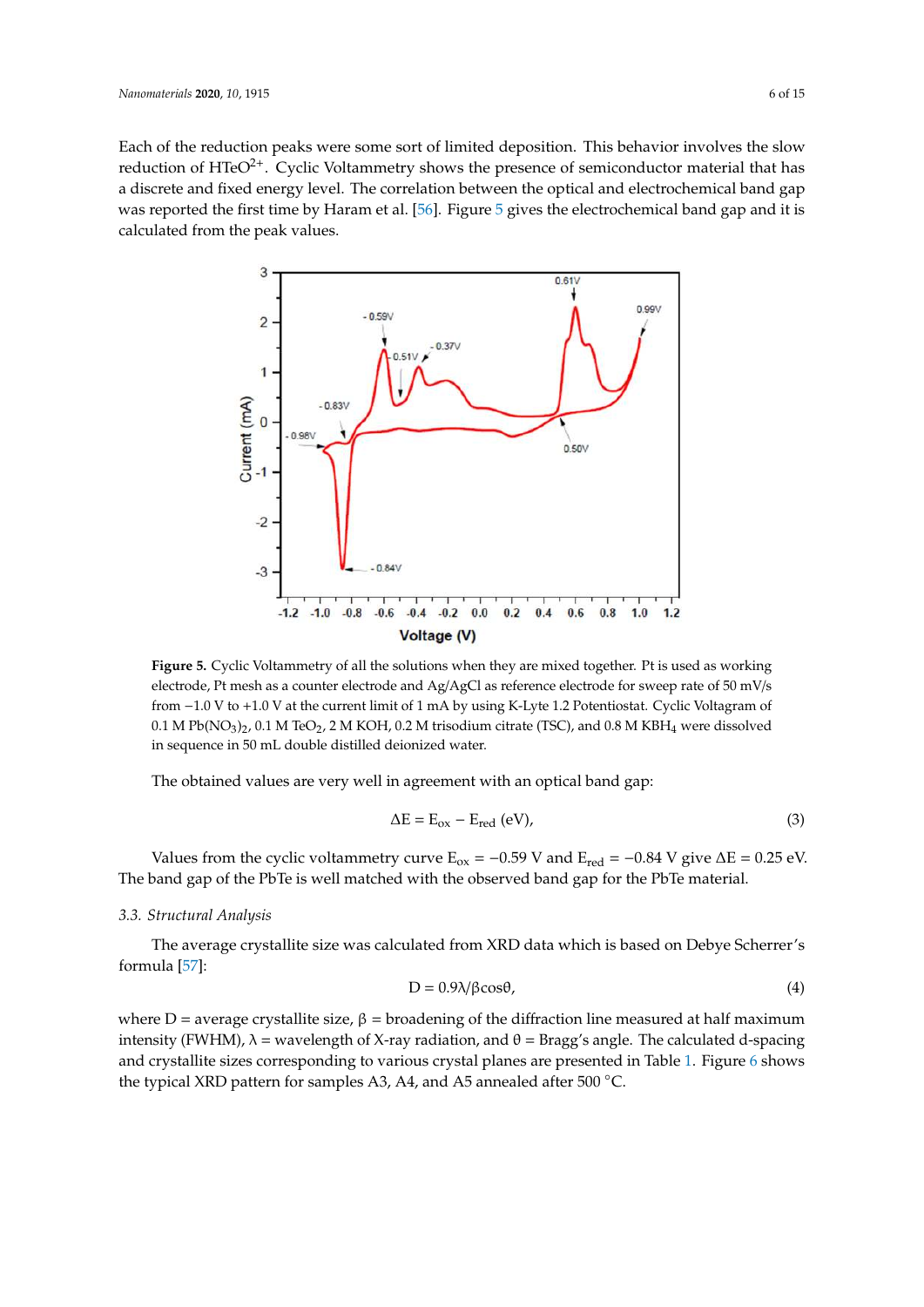| (h k l) | 2 (Degree) | d Spacing $(A)$ | FWHM $(\times 10^{-3})$ | Crystallite Size (nm) |
|---------|------------|-----------------|-------------------------|-----------------------|
| (110)   | 24.15      | 3.72            | 2.004                   | 42.37                 |
| (200)   | 27.94      | 3.22            | 2.004                   | 42.70                 |
| (2 2 0) | 39.91      | 2.28            | 4.004                   | 22.04                 |
| (311)   | 49.10      | 1.86            | 2.004                   | 45.55                 |
| (2 2 1) | 57.30      | 1.61            | 4.008                   | 23.61                 |
| (420)   | 64.60      | 1.44            | 2.004                   | 49.02                 |
| (422)   | 72.04      | 1.31            | 4.008                   | 25.62                 |

**Table 1.** X-ray diffraction (XRD) analysis of the PbTe powder for sample A4.



**Figure 6.** X-ray diffraction (XRD) analysis of samples A3, A4, and A5.

All the diffraction signatures along the  $(h k l)$  plane can be attributed to the PbTe crystals. The powder samples A3, A4, and A5 give the well-matched peaks of their XRD patterns. The peak corresponding to (2 0 0) and (2 2 0) are the most prominent peaks as per the JCPDS file number 077-02460. Further strong intense peaks and other weak peaks are also indexed in the XRD pattern matching with the corresponding JCPDS file. The observed peaks were well matched with the XRD of undoped PbTe synthesized by solvothermal/hydrothermal process [58]. With the XRD of maximum yield sample A4 shows the formation of PbTe and reveals an average crystallite size of 36 nm for the A4 sample (Table 1).

**−** evident from the independent small cubic morphologies shown in scanning electron micrographs. The intensity and FWHM of XRD along (2 0 0) matches with the standard XRD pattern and thus, can be attributed to the prominent peak indicating the formation of the PbTe crystal in all the samples. This suggests that few crystals have followed the preferred orientation along (2 0 0). This may be However, the XRD reveals additional weak orientations along (4 2 0) and (4 2 2) planes, which may have led to the agglomeration of the cubes in the bunch like morphologies. The dislocation density is defined as the length of dislocations lines per unit volume of crystal and calculated from the formula [59] as  $δ = 1/D<sup>2</sup>$  where D is the crystal size and the micro-strain ε is given by  $ε = β cosθ/4$ . For the synthesized material the calculated values for dislocation density are  $7.74 \times 10^{14}$  and micro-strain produced in the synthesized material is  $2.41 \times 10^{-3}$ .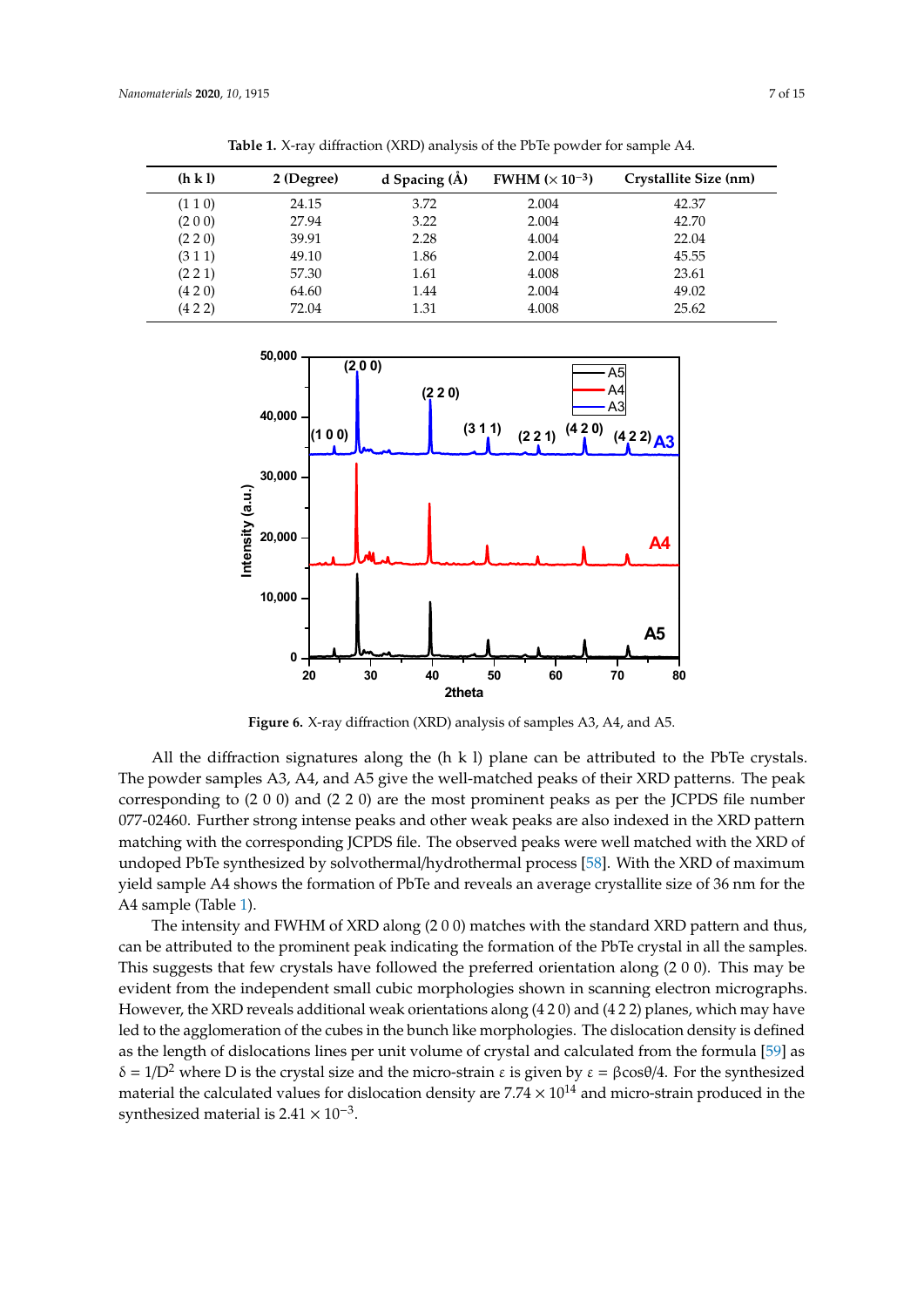#### *3.4. Scanning Electron Microscope (SEM) and Elemental Studies*

Microstructural analysis by SEM/EDS was utilized for the morphological analysis of the samples, their sizes, and their composition. Figure 7 gives typical SEM images of sample A1 and A5 obtained at different magnifications.



**Figure 7.** Scanning Electron Microscope (SEM) images of the sample at various magnifications of sample preparation.

SEM reveals the formation of bunches of independent cubes. This may be attributed to the enhanced rate of reaction as a function of reaction time. Agglomerations of PbTe particles take place as the time progress as seen in the SEM images of sample A5. Elemental spectra of both the sample A1 and A5 reveal the strong peaks of Pb and Te as shown in Figure 8.



(**b**)

**Figure 8.** Energy dispersive spectroscopy (EDS) and corresponding scanning electron microscopy (SEM) of two samples. From up to down: (**a**) A1; (**b**) A5.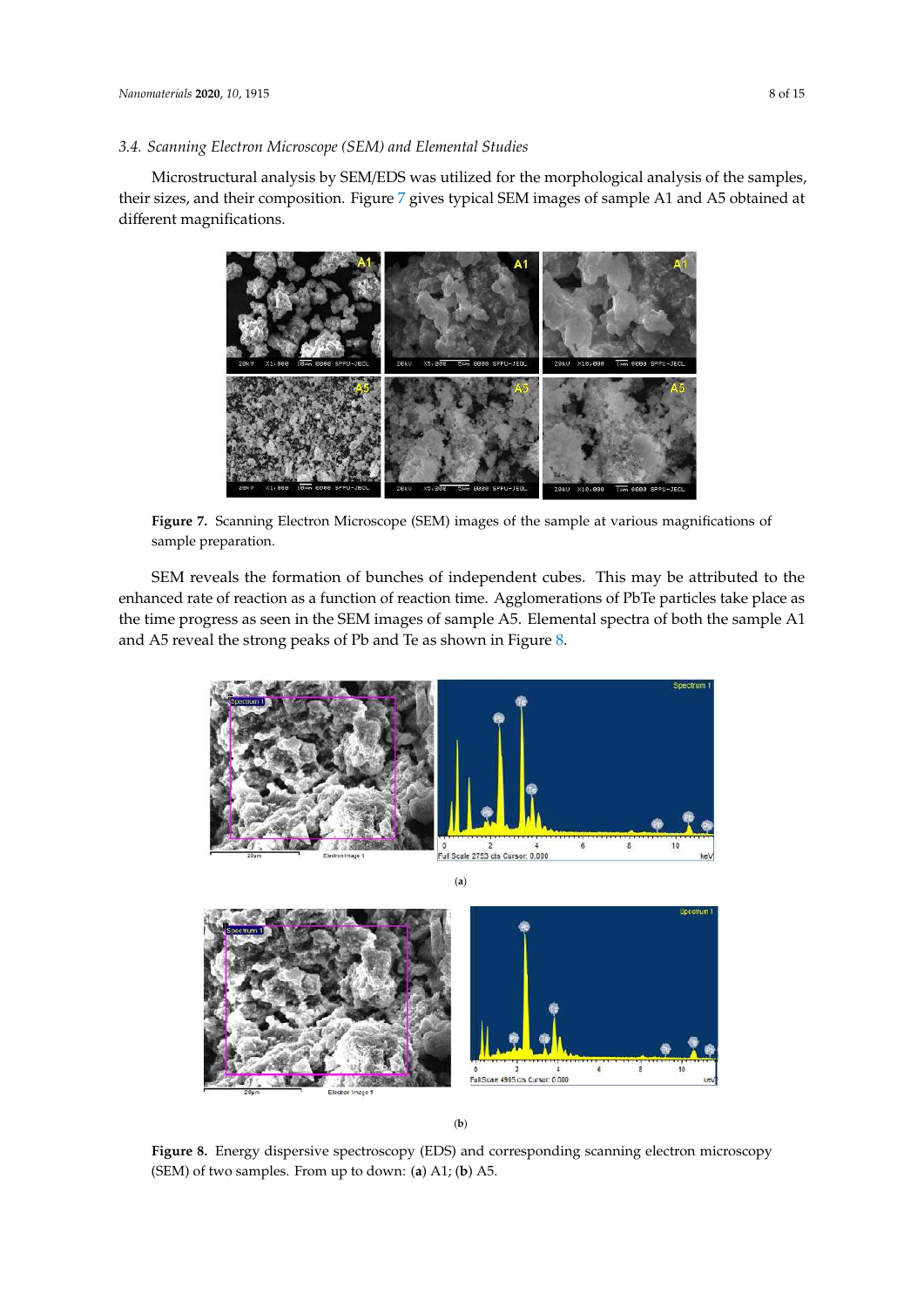Besides, the observed additional peaks may be attributed to the physical adsorption of oxygen in the sample in air. Table 2 shows the composition of the A1 and A5 samples.

| Sample | Element  | Te (L) | Pb(M) | Total |
|--------|----------|--------|-------|-------|
| A1     | Weight % | 7.82   | 15.25 | 23.06 |
|        | Atomic % | 45.43  | 54.57 | 100   |
| A5     | Weight % | 30.76  | 16.69 | 46.47 |
|        | Atomic % | 53.15  | 46.85 | 100   |

**Table 2.** Elemental content of samples A1 and A5.

At shorter durations in the sample A1, the amount of Te was less than the amount of Pb with 45.43% and 54.57%, respectively. With increasing duration in sample A5, this changed to the opposite with increasing atomic percent of Te (53.15%) compared to Pb (46.85%), according to Table 2. The stoichiometric composition with atomic percentages should be in samples A1 and A5.

#### *3.5. Fourier-Transform Infrared Spectroscopy (FTIR)*

The optical characterization of prepared samples was performed with FTIR transmission (%T) measurements. FTIR analysis of the synthesized PbTe samples confirmed their composition and indicates the presence of various modes of PbTe in samples A1 and A5 (Figure 9). The organic or inorganic nature of the samples can be identified by using this technique for sample A1. The bands at 1409 cm<sup>-1</sup>, 1562 cm<sup>-1</sup>, 2885 cm<sup>-1</sup>, and 2813 cm<sup>-1</sup> belong to the -CH<sub>2</sub> outplane swinging, asymmetric (COO–) and symmetric –CH<sub>2</sub> stretches in sample A1 (Figure 9). The bands at 2961 cm<sup>-1</sup> and 2813 cm<sup>-1</sup> are due to the  $-C-H$  stretching and anti-stretching vibrations of the  $-CH<sub>2</sub>$  group, respectively, for the sample A1. This confirms the presence of stretching and bending modes of PbTe in the synthesized films. The bands around 1107 cm−<sup>1</sup> to 1409 cm−<sup>1</sup> might originate from –C–N stretching, –CH<sup>2</sup> scissoring mode of vibration, and –OH bending mode. The bands between 781–907 cm<sup>-1</sup> reveal vibrations of ternary amines with  $-CH<sub>2</sub>$  rocking modes [54,60,61].



**Figure 9.** Fourier-transform-infrared (FTIR) spectrometric analysis of samples A1 and A5.

FTIR spectra of the sample A5 show that the strong absorption bands at 1572 cm<sup>-1</sup>, 1270 cm<sup>-1</sup>, and 1385 cm<sup>-1</sup> are attributed to stretching vibrations of the carboxylate groups in the film. Various bands at 2980 cm−<sup>1</sup> , 2882 cm−<sup>1</sup> , and 2776 cm−<sup>1</sup> are due to –CH stretching vibrations present in the structure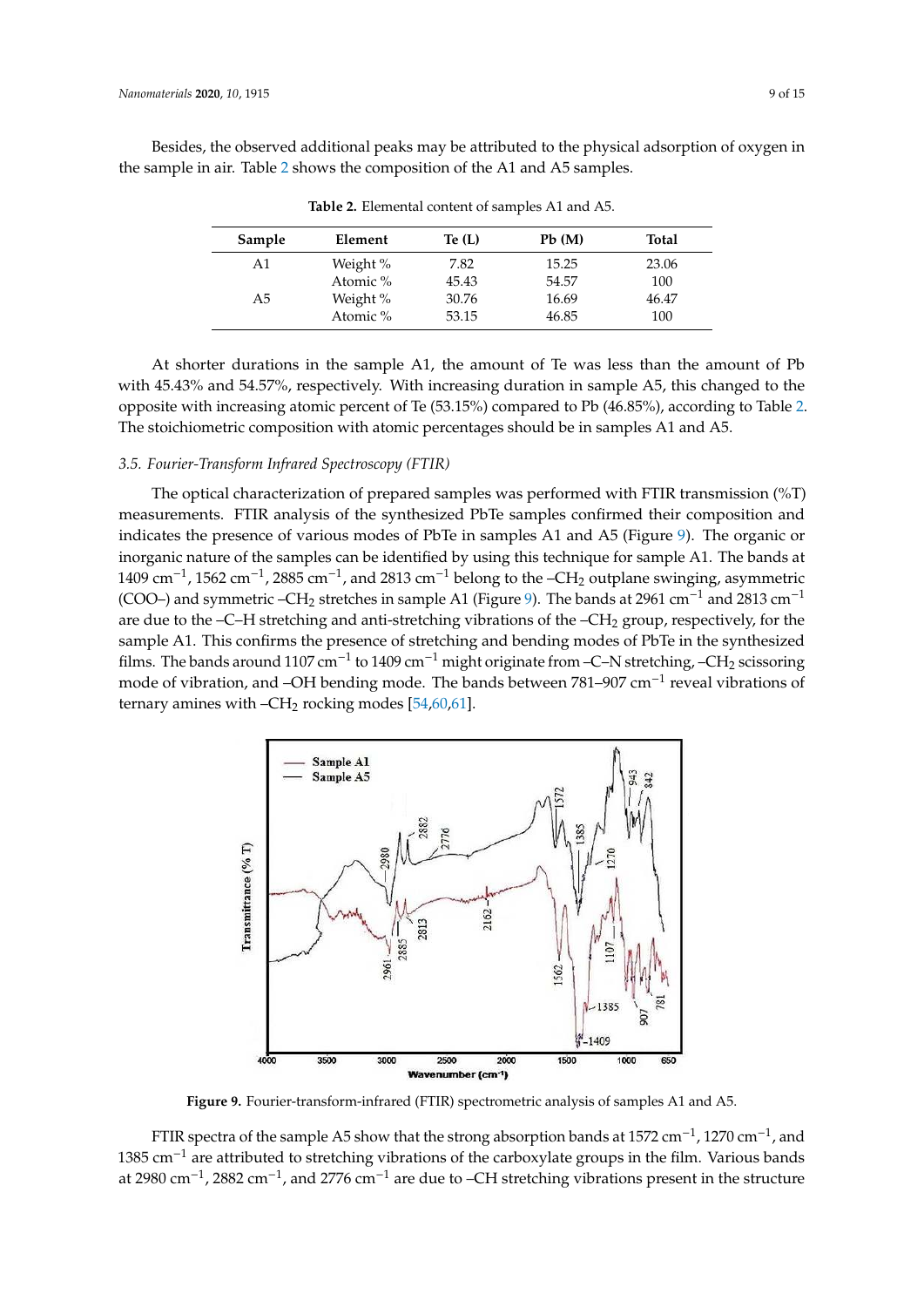of the PbTe [60]. The FTIR spectrum of the PbTe sample prepared by chemical precipitation at room temperature for 288 h of sample A5, indicates the presence of the bond of Pb–Te. The FTIR spectrum does not show strong bands associated with Pb–Se stretching, and bending vibrations, nor  $-CH<sub>2</sub>$ Scissoring mode vibration, –C–N stretching, and –OH bending mode [61]. The vibrations of ternary amines are available at 842 to 943 cm<sup>-1</sup> and the –CH<sub>2</sub> rocking modes are observed between the 1270–1572 cm−<sup>1</sup> . FTIR transmittance bands are summarized in Table 3. The FTIR spectra of sample well matched with those reported earlier [54,60–63].

| Peak No.       | X<br>$(cm^{-1})$ | Y<br>$(\%T)$ | Peak No. | X<br>$\rm (cm^{-1})$ | $(\%T)$ |
|----------------|------------------|--------------|----------|----------------------|---------|
|                | 2980.04          | 52.10        | 6        | 1270.56              | 58.49   |
| $\overline{2}$ | 2882.32          | 56.13        | 7        | 1152.32              | 62.51   |
| 3              | 2776.28          | 56.17        | 8        | 943.53               | 62.38   |
| 4              | 1572.67          | 58.11        | 9        | 908.60               | 63.56   |
| 5              | 1385.47          | 50.94        | 10       | 842.71               | 61.07   |

**Table 3.** Fourier-transform-infrared (FTIR) spectrometric analysis of PbTe samples of sample A5.

#### *3.6. Thermo-Electromotive Force Measurements*

The thermo-electrical properties were studied in previous investigations [63]. The Seebeck coefficient of PbTe was measured by mounting the sample on two metal blocks, which enabled the generation of a temperature gradient, as reported in the previous studies [64]. For all measurements, one side contact was kept at room temperature (approximately 25 ◦C) with the help of circulating water at one side contact, while the other one was heated allowing the generation of a temperature gradient. A copper contact has been around the samples contact, in order to conduct the thermoelectrically driven voltage measurements. Silver paste was present between the copper contact and the sample surface. The copper contact from the two ends were fed to a multimeter-voltmeter and the generated thermo-voltage (V) was measured. The temperature gradient ∆T was measured. Then the Seebeck coefficient (S) was derived from the ratio of  $\Delta V/\Delta T$ . In the synthesis of the powder, pellets of the dimensions 12 (diameter)  $\times$  3 (height) mm were used in the measurements of the Seebeck coefficient (S) and electrical conductivity ( $\sigma$ ) (Figure 10). Seebeck coefficient, as determined by laboratory made measurements system purchased from the Borade Embaded Solutions, provided the contacts mentioned above by using pellets formed from an exact size of the samples (A1–A5) respectively. The circular pellets of the dimensions were prepared by the hydraulic press machine, by application of high stress. Then, the thermo-emf of the samples was measured.



**Figure 10.** Plot of thermo-electromotive force versus temperature difference from two points on the pellets.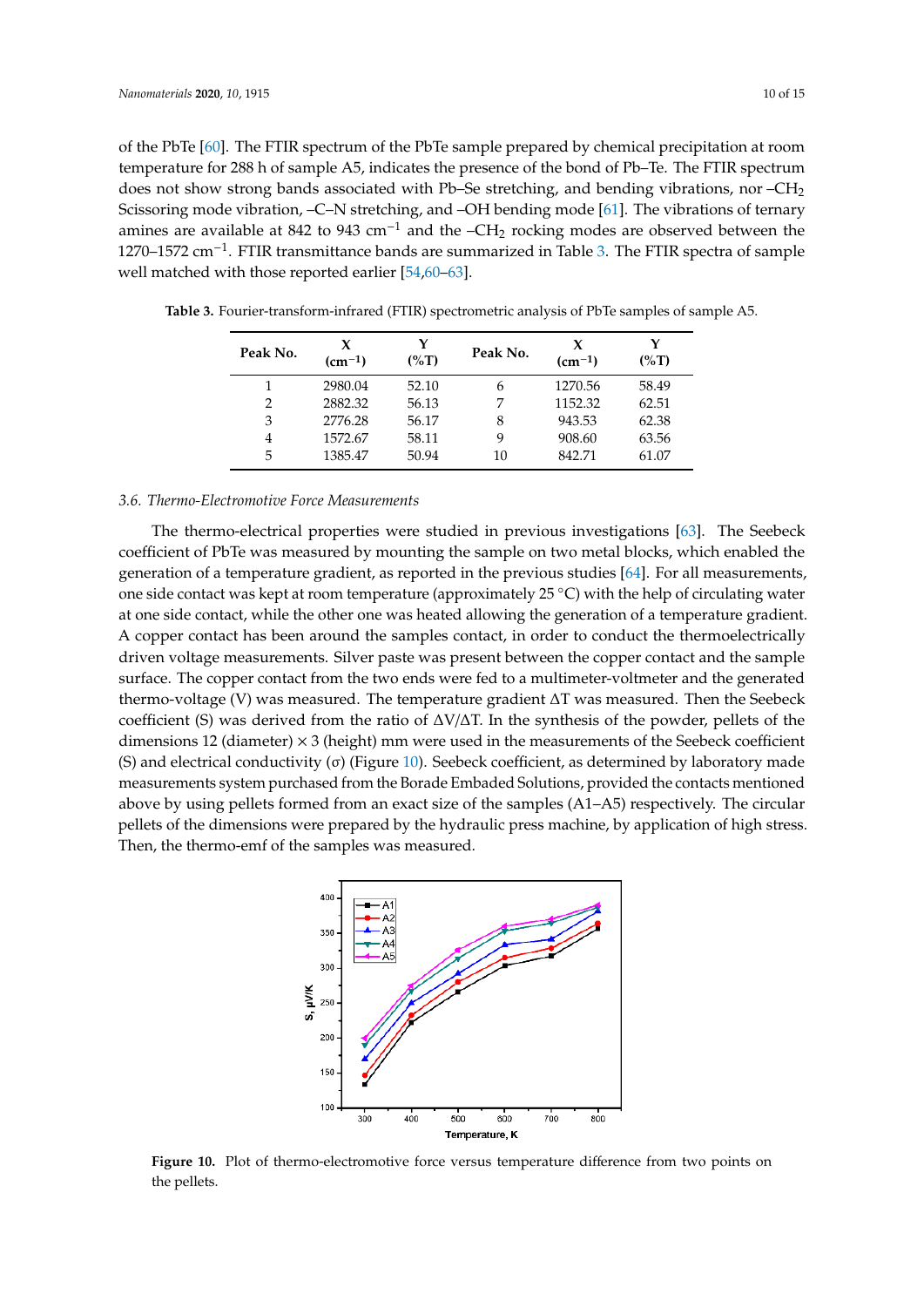Seebeck coefficient measurement.

Seebeck coefficient (S) for the samples A1 to A5 shows the p-type behavior with the variation of S from 50  $\mu$ VK<sup>-1</sup> to 380  $\mu$ VK<sup>-1</sup>. The values of  $\sigma$  and S for the high yield sample were 23 Sm<sup>-1</sup> and 314 µVK−<sup>1</sup> , respectively, and varied with temperature. Figure 10 shows the non-linear behavior of S with temperature T. These values are much in comparison to the gas evaporation method reported [65]. From the samples A1 to A5, there is increase in the thermo-emf as seen, since sample A5 shows the agglomeration at longer time durations in the synthesized sample. The sample A4 resulted in these values of σ and S due to strong grain boundary scattering of carriers, which may lead to extremely low thermal conductivity K for the synthesized material. This is more beneficial for the non-dimensional TE materials. With increase in thermo-emf, the electrical conductivity should also increase. The figure of merit,  $ZT (ZT = S^2 \sigma T/k)$ , determines the TE conversion efficiency of the TE material. The TE properties of the material could be increased by doping the other elements such as Se, Sn, Sb, and Ag. The decreased value of S is also observed when the PbTe is synthesized by the other methods and increase in the power factor of the material [66,67]. Figure 11 shows the schematic diagram of the



**Figure 11.** Schematic diagram of the Seebeck coefficient measurement.

values of the σ and S of the high yield sample. The synthesized PbTe pellet of high yield sample shows p-type conduction with electrical conductivity and Seebeck coefficient (S) as 23 Sm<sup>-1</sup> and 314  $\mu$ VK<sup>-1</sup>, − respectively. This verifies that the higher quality of lead telluride material is formed at high yield. As a result, the sample A4 is the best sample considering the yield produced and the measured The plots of thermo-electromotive force versus temperature difference for all the samples from two points on the pellet film material indicate that the material shows the typical semiconducting of p-type behavior, and at higher temperature, the Seebeck coefficient of the samples almost remains the constant and decreasing nature. The sudden increase and decrease in the value of the thermo-emf indicates that the structural phase transition in the material will be observed during these temperature ranges of 500 K to 700 K (Figure 10).

#### **4. Conclusions**

7.74 × 10<sup>14</sup> and the micro strain produced in the sample is 2.41 × 10<sup>-3</sup>. The lower yield of A1 and high Nanocrystalline PbTe powder was synthesized by a simple chemical method at room temperature and systematically investigated at various durations. This is a novel technique to synthesize the PbTe material which shows noble physico-chemical properties. Depending on the duration, samples were labelled as A1, A2, A3, A4, and A5. There is a direct relation between duration and yield of the sample until 288 h. After 288 h, the yield of sample A4 declined due to agglomeration. The cyclic voltammetry gives a band gap of 0.25 eV, which is very well in agreement with the optical band gap of the material. As compared to the other samples, the most prominent peaks of A4 sample in XRD pattern give the average crystal and size of 36 nm having preferred orientation in (2 0 0), verifying the cubic morphology. The dislocation density of the A4 sample is calculated as having a value of yield of A5 sample surface is a result of the formation of independent cubes of PbTe having different magnifications in SEM studies. In the sample A5, as time progressed, the agglomeration of particles took place with the decrease in the yield. The various stretches produced in the lower yield A1 and maximum time duration A5 samples are observed in FTIR stretches, giving the presence of PbTe with various modes of vibrations in transmission spectra. The plots of thermo-electromotive force versus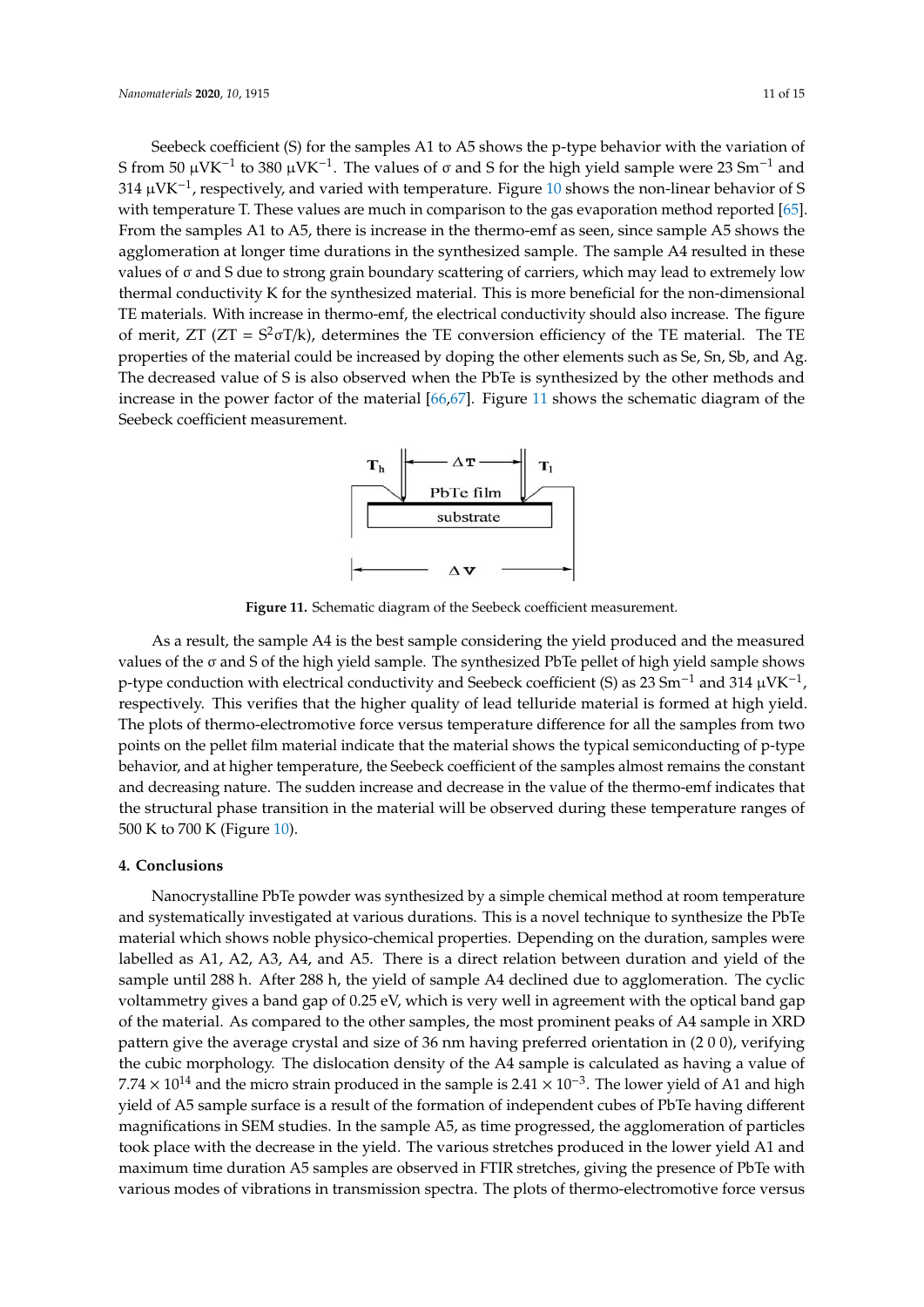temperature difference for all the samples from two points on the films indicate that the film is a p-type conductor. The thermo-emf of all samples were measured to show the constant thermo-emf for all the samples, but higher yield sample A4 gives the well agreement values of electrical conductivity and thermo-emf as compared to the other samples. These values are beneficial for the non-uniform TE materials which might be due to strong current boundary scattering and extremely low thermal conductivity of the sample.

**Author Contributions:** Conceptualization, H.M.P., G.H.J., and A.B.G.; methodology, A.B.G. and H.M.P.; software, B.M.P. and H.M.P.; validation, Z.E., S.H.B., and H.M.P.; formal analysis, H.M.P., G.H.J., and V.B.G.; investigation, H.M.P., G.H.J., A.B.G., and V.B.G.; resources, Z.E. and S.H.B.; data curation, H.M.P., S.H.B., and Z.E.; writing—original draft preparation, Z.E. and A.B.G.; writing—review and editing, Z.E., S.H.B., A.B.G., and H.M.P.; visualization, H.M.P., Z.E., and S.H.B.; supervision, H.M.P., S.H.B., and Z.E.; project administration, H.M.P., S.H.B., and Z.E. All authors within this team, conducted literature research and data interpretation additionally to the above mentioned contributions. All authors have read and agreed to the published version of the manuscript.

**Funding:** This research received no external funding.

**Acknowledgments:** Authors are thankful to Savitribai Phule Pune University Department of Physics for various characterization facilities; A.B.G. is grateful to Principal SNJB's ACS College for providing the necessary facility to carry out the research work; Principal Sandip Institute of Pharmaceutical Sciences (SIPS) for the use of the FTIR facility. Z.E. and S.H.B. are grateful to the Deanship of Graduate Studies and Research, AU, Ajman, United Arab Emirates.

**Conflicts of Interest:** The authors declare no conflict of interest.

### **References**

- 1. Feng, Y.; Witkoske, E.; Bell, E.S.; Wang, Y.; Tzempelikos, A.; Ferguson, I.T.; Lu, N. Advanced Metal Oxides and Nitrides Thermoelectric Materials for Energy Harvesting. *ES Mater. Manuf.* **2018**, *1*, 13–20. [CrossRef]
- 2. Freer, R.; Powell, A.V. Realising the potential of thermoelectric technology: A Roadmap. *J. Mater. Chem. C* **2020**, *8*, 441–463. [CrossRef]
- 3. Soleimani, Z.; Zoras, S.; Ceranic, B.; Shahzad, S.; Cui, Y. A review on recent developments of thermoelectric materials for room-temperature applications. *Sustain. Energy Technol. Assess.* **2020**, *37*, 100604. [CrossRef]
- 4. Beretta, D.; Neophytou, N.; Hodges, J.M.; Kanatzidis, M.G.; Narducci, D.; Martin-Gonzalez, D.; Beekman, M.; Balke, B.; Cerretti, G.; Tremel, W.; et al. Thermoelectrics: From history, a window to the future. *Mater. Sci. Eng. R Rep.* **2019**, *138*, 100501. [CrossRef]
- 5. Harman, T.C.; Taylor, P.J.; Walsh, M.P.; LaForge, B.E. Quantum Dot Superlattice Thermoelectric Materials and Devices. *Science* **2002**, *297*, 2229–2232. [CrossRef]
- 6. Wolf, M.; Hinterding, R.; Feldhoff, A. High Power Factor vs. High zT—A Review of Thermoelectric Materials for High-Temperature Application. *Entropy* **2019**, *21*, 1058. [CrossRef]
- 7. Hasdeo, E.H.; Krisna, L.P.A.; Hanna, M.Y.; Gunara, B.E.; Hung, N.T.; Nugraha, A.R.T. Optimal band gap for improved thermoelectric performance of two-dimensional Dirac materials. *J. Appl. Phys.* **2019**, *126*, 035109. [CrossRef]
- 8. Hicks, L.D.; Harman, T.C.; Sun, X.; Dresselhaus, M.S. Experimental study of the effect of quantum-well structures on the thermoelectric figure of merit. *Phys. Rev. B* **1996**, *53*, R10493. [CrossRef]
- 9. Disalvo, F.J. Thermoelectric cooling and power generation. *Science* **1999**, *285*, 703–706. [CrossRef]
- 10. Božin, E.S.; Malliakas, C.D.; Souvatzis, P.; Proffen, T.; Spaldin, N.A.; Kanatzidis, M.G.; Billinge, S.J.L. Entropically stabilized local dipole formation in lead chalcogenides. *Science* **2010**, *330*, 1660–1663. [CrossRef]
- 11. Delaire, O.; Ma, J.; Marty, K.; May, A.F.; McGuire, M.A.; Du, M.H.; Singh, D.J.; Podlesnyak, A.; Ehlers, G.; Lumsden, M.D.; et al. Giant anharmonic phonon scattering in PbTe. *Nat. Mater.* **2011**, *10*, 614–619. [CrossRef]
- 12. Chang, C.; Zhao, L.D. Anharmoncity and low thermal conductivity in thermoelectrics. *Mater. Today Phys.* **2018**, *4*, 50–57. [CrossRef]
- 13. Zhang, X.; Pei, Y. Manipulation of charge transport in thermoelectrics. *NPJ Quantum Mater.* **2017**, *2*. [CrossRef]
- 14. Xiao, Y.; Zhao, L.D. Charge and phonon transport in PbTe-based thermoelectric materials. *NPJ Quantum Mater.* **2018**, *3*. [CrossRef]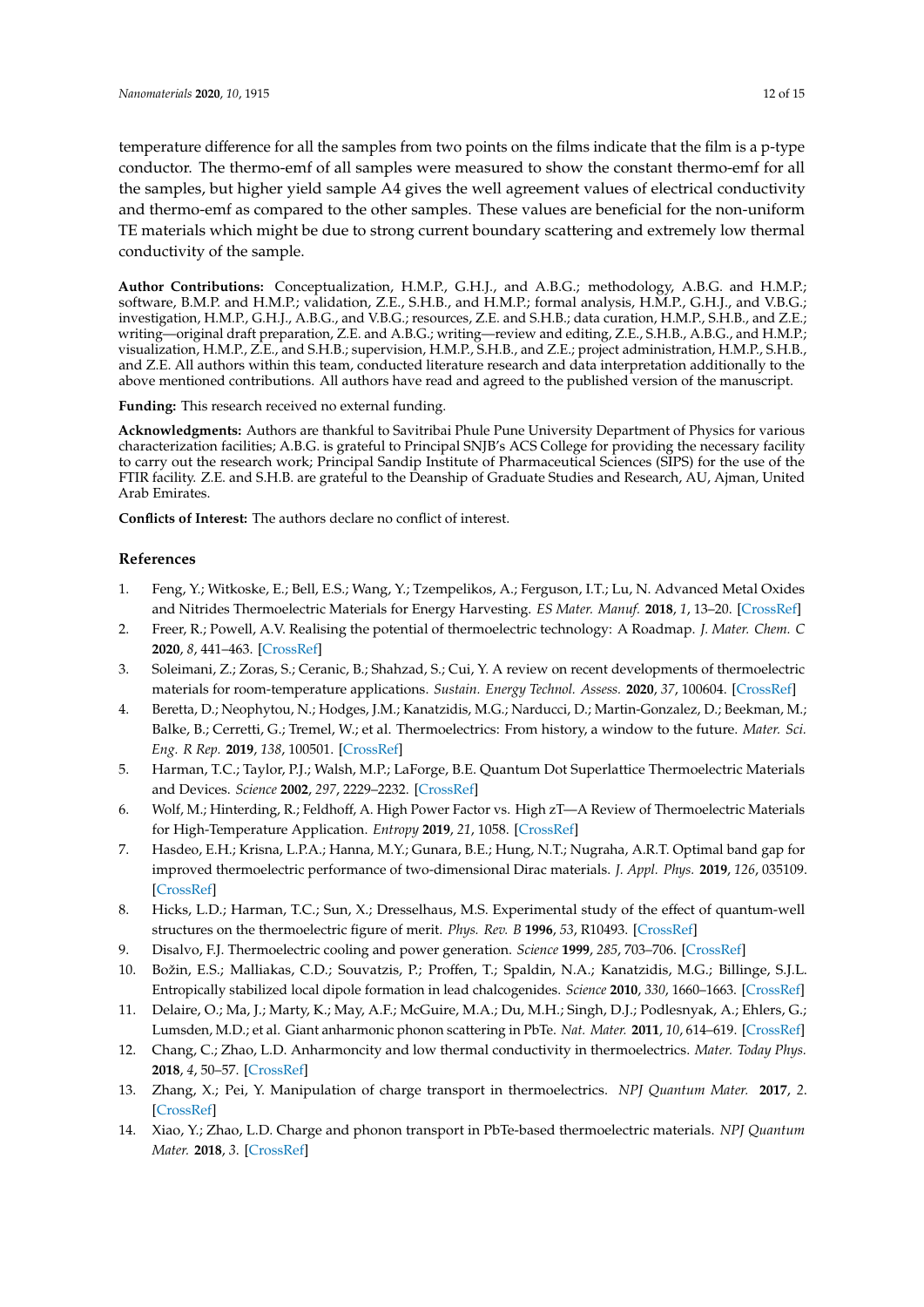- 15. Harman, T.C.; Taylor, P.J.; Spears, D.L.; Walsh, M.P. Thermoelectric quantum-dot superlattices with high ZT. *J. Electron. Mater.* **2000**, *29*, L1–L2. [CrossRef]
- 16. Tan, G.; Ohta, M.; Kanatzidis, M.G. Thermoelectric power generation: From new materials to devices. *Philos. Trans. R. Soc. A Math. Phys. Eng. Sci.* **2019**, *377*, 20180450. [CrossRef]
- 17. Petsagkourakis, I.; Tybrandt, K.; Crispin, X.; Ohkubo, I.; Satoh, N.; Mori, T. Thermoelectric materials and applications for energy harvesting power generation. *Sci. Technol. Adv. Mater.* **2018**. [CrossRef] [PubMed]
- 18. Sahay, S.S.; Guruswamy, S. Epitaxial growth of PbTe film on Si substrate. *J. Mater. Sci. Lett.* **1998**. [CrossRef]
- 19. Wu, D.; Zhao, L.D.; Hao, S.; Jiang, Q.; Zheng, F.; Doak, J.W.; Wu, H.; Chi, H.; Gelbstein, Y.; Uher, C.; et al. Origin of the high performance in GeTe-based thermoelectric materials upon Bi2Te<sup>3</sup> doping. *J. Am. Chem. Soc.* **2014**, *32*, 1693–1701. [CrossRef]
- 20. Hsu, K.F.; Loo, S.; Guo, F.; Chen, W.; Dyck, J.S.; Uher, C.; Hogan, T.; Polychroniadis, E.K.; Kanatzidis, M.G. Cubic AgPbmSbTe2+m: Bulk Thermoelectric Materials with High Figure of Merit. *Science* **2004**, *303*, 818–821. [CrossRef]
- 21. Lalonde, A.D.; Pei, Y.; Wang, H.; Jeffrey Snyder, G. Lead telluride alloy thermoelectrics. *Mater. Today* **2011**, *303*, 818–821. [CrossRef]
- 22. Rull-Bravo, M.; Moure, A.; Fernández, J.F.; Martín-González, M. Skutterudites as thermoelectricmaterials: Revisited. *RSC Adv.* **2015**, *5*, 41653–41667. [CrossRef]
- 23. Shi, X.; Yang, J.; Salvador, J.R.; Chi, M.; Cho, J.Y.; Wang, H.; Bai, S.; Yang, J.; Zhang, W.; Chen, L. Multiple-filled skutterudites: High thermoelectric figure of merit through separately optimizing electrical and thermal transports. *J. Am. Chem. Soc.* **2011**, *133*, 7837–7846. [CrossRef]
- 24. Xing, Y.; Liu, R.; Liao, J.; Zhang, Q.; Xia, X.; Wang, C.; Huang, H.; Chu, J.; Gu, M.; Zhu, T.; et al. High-efficiency half-Heusler thermoelectric modules enabled by self-propagating synthesis and topologic structure optimization. *Energy Environ. Sci.* **2019**, *12*, 3390–3399. [CrossRef]
- 25. Xin, J.; Tang, Y.; Liu, Y.; Zhao, X.; Pan, H.; Zhu, T. Valleytronics in thermoelectric materials. *NPJ Quantum Mater.* **2018**, *3*. [CrossRef]
- 26. Chen, Z.G.; Hana, G.; Yanga, L.; Cheng, L.; Zou, J. Nanostructured thermoelectric materials: Current research and future challenge. *Prog. Nat. Sci. Mater. Int.* **2012**, *22*, 535–549. [CrossRef]
- 27. Nashed, G. Annealing temperature effect on properties of chemically deposited PbTe films and bulk. *Mat. Sci. Indian J.* **2015**, *13*, 325–335. [CrossRef]
- 28. Hicks, L.D.; Dresselhaus, M.S. Effect of quantum-well structures on the thermoelectric figure of merit. *Phys. Rev. B* **1993**, *47*, 12727–12731. [CrossRef]
- 29. Poudeu, P.F.R.; D'Angelo, J.; Downey, A.D.; Short, J.L.; Hogan, T.P.; Kanatzidis, M.G. High Thermoelectric Figure of Merit and Nanostructuring in Bulk p-type Na1−<sup>x</sup> PbmSb<sup>y</sup> Tem+<sup>2</sup> . *Angew. Chem. Int. Ed.* **2006**, *45*, 3835–3839. [CrossRef]
- 30. Sootsman, J.R.; Kong, H.; Uher, C.; D'Angelo, J.J.; Wu, C.I.; Hogan, T.P.; Caillat, T.; Kanatzidis, M.G. Large enhancements in the thermoelectric power factor of bulk PbTe at high temperature by synergistic nanostructuring. *Angew. Chem. Int. Ed. Engl.* **2008**, *47*, 8618–8622. [CrossRef]
- 31. Pathan, H.M.; Lokhande, C.D. Deposition of metal chalcogenide thin films by successive ionic layer adsorption and reaction (SILAR) method. *Bull. Mater. Sci.* **2004**, *27*, 85–111. [CrossRef]
- 32. Komissarova, T.; Khokhlov, D.; Ryabova, L.; Dashevsky, Z.; Kasiyan, V. Impedance of photosensitive nanocrystalline PbTe (In) films. *Phys. Rev. B.* **2007**, *75*, 195326. [CrossRef]
- 33. Dong, P.; Wang, X.; Li, S.; Ni, Y. The role of  $HNO<sub>3</sub>$  in the electrochemical deposition of dendritic PbTe microstructures. *CrystEngComm* **2018**, *20*, 1042–1049. [CrossRef]
- 34. Bae, S.; Kim, H.; Lee, H.S. Formation mechanism of PbTe dendritic nanostructures grown by electrodeposition. *Mater. Chem. Phys.* **2017**, *187*, 82–87. [CrossRef]
- 35. Wang, Y.Y.; Cai, K.F.; Yao, X. Facile synthesis of PbTe nanoparticles and thin films in alkaline aqueous solution at room temperature. *J. Solid State Chem.* **2009**, *182*, 3383–3386. [CrossRef]
- 36. Bhalekar, V.P.; Pathan, H.M. Strong Quantum Confined Lead Sulphide Quantum Dots using Ionic Reaction and Their properties. *ES Mater. Manuf.* **2019**, *3*, 52–56. [CrossRef]
- 37. Patil, R.S.; Pathan, H.M.; Gujar, T.P.; Lokhande, C.D. Characterization of chemically deposited nanocrystalline PbS thin films. *J. Mater. Sci.* **2006**, *41*, 5723–5725. [CrossRef]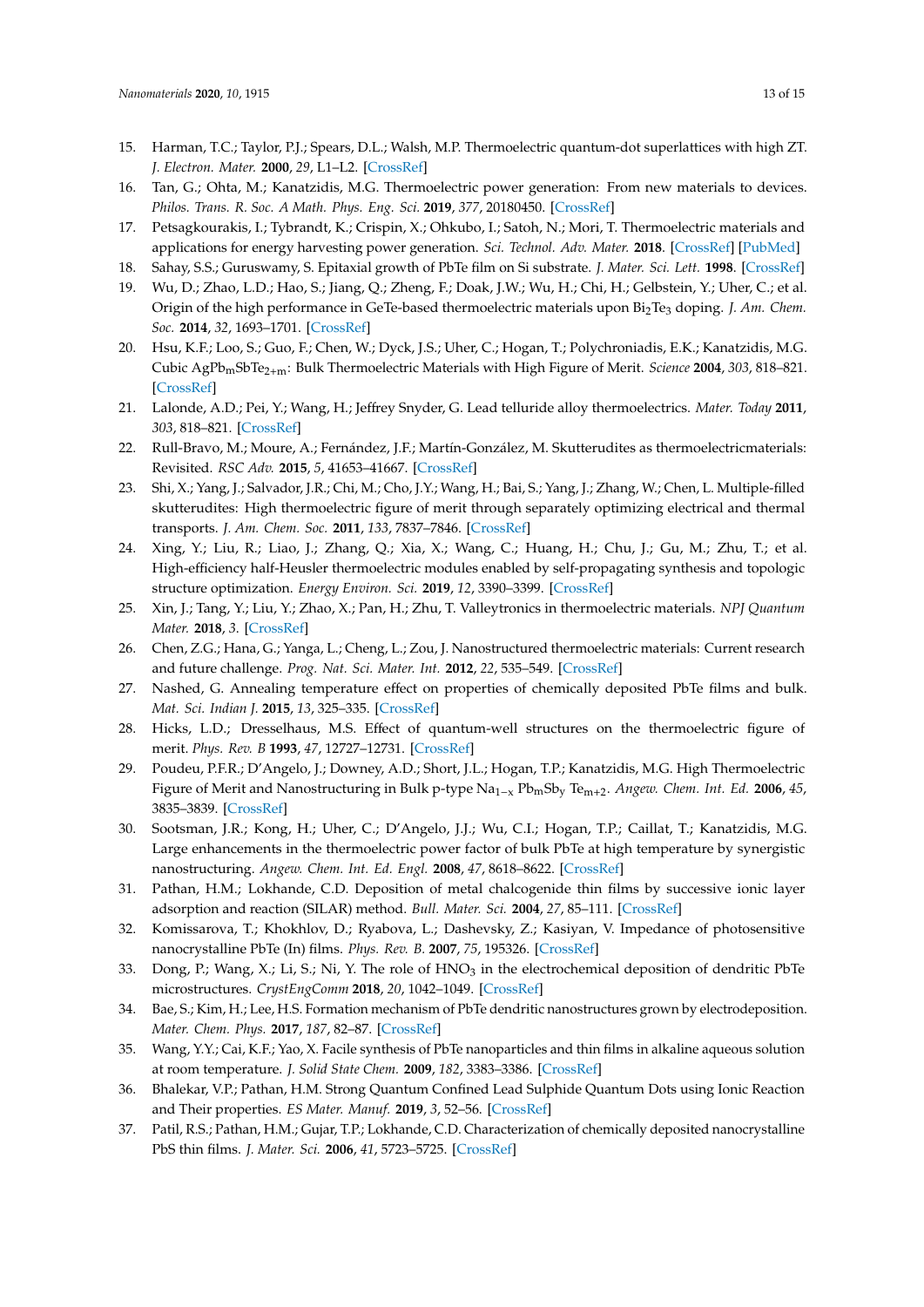- 38. Kale, R.B.; Sartale, S.D.; Ganesan, V.; Lokhande, C.D.; Lin, Y.-F.; Lu, S.-Y. Room temperature chemical synthesis of lead selenide thin films with a preferred orientation. *Appl. Surf. Sci.* **2006**, *253*, 930–936. [CrossRef]
- 39. Pop, I.; Nascu, C.; Ionescu, V.; Indrea, E.; Bratu, I. Structural and optical properties of PbS thin films obtained by chemical deposition. *Thin Solid Film* **1997**, *307*, 240. [CrossRef]
- 40. Rempel, A.A.; Kozhevnikova, N.S.; Leenaers, A.J.G.; van den Berghe, S. Towards particle size regulation of chemically deposited lead sulfide (PbS). *J. Cryst. Growth* **2005**, *280*, 300–308. [CrossRef]
- 41. Ghamsari, M.S.; Araghi, M.K.; Farahani, S.J. The influence of hydrazine hydrate on the photoconductivity of PbS thin film. *Mater. Sci. Eng. B* **2006**, *133*, 113–116. [CrossRef]
- 42. Yang, Y.J.; Hu, S.S. The deposition of highly uniform and adhesive nanocrystalline PbS film from solution. *Thin Solid Film* **2008**, *516*, 6048–6051. [CrossRef]
- 43. Gorer, S.; Albu-Yaron, A.; Hodes, G. Chemical Solution Deposition of Lead Selenide Films: A Mechanistic and Structural Study. *Chem. Mater.* **1995**, *7*, 1243. [CrossRef]
- 44. Gorer, S.; Albu-Yaron, A.; Hodes, G. Quantum Size Effects in Chemically Deposited, Nanocrystalline Lead Selenide Films. *J. Phys. Chem* **1995**, *99*, 16442. [CrossRef]
- 45. Zhang, W.X.; Yang, Z.H.; Liu, J.W.; Qian, Y.T.; Yu, W.C.; Jia, Y.B.; Liu, X.M.; Zhou, G.; Zhu, J.S. A Simple Synthesis of Nanocrystalline Binary Metal Chalcogenides in Alkaline Aqueous Solution. *Solid State Chem.* **2001**, *161*, 184–189. [CrossRef]
- 46. Shi, X.-L.; Zou, J.; Chen, Z.-G. Advanced Thermoelectric Design: From Materials and Structures to Devices. *Chem. Rev.* **2020**, 1–117. [CrossRef]
- 47. Jia, B.H.; Jiang, B.B.; He. J.Q. Recent advances of n-type low-cost PbSe-based thermoelectric materials. *Mater. Today Adv.* **2019**, *4*, 100029. [CrossRef]
- 48. Qin, Y.; Xiao, Y.; Wang, D.; Qin, B.; Huang, Z.; Zhao, L.-D. An approach of enhancing thermoelectric performance for p-type PbS: Decreasing electronic thermal conductivity. *J. Alloys Compd.* **2020**, *820*, 153453. [CrossRef]
- 49. Zhou, M.; Li, J.-F.; Kita, T. Nanostructured AgPbmSbTem+2 System Bulk Materials with Enhanced Thermoelectric Performance. *J. Am. Chem. Soc.* **2008**, *130*, 4527–4532. [CrossRef]
- 50. Wang, W.; Poudel, B.; Wang, D.; Ren, Z. Synthesis of PbTeNanoboxes Using a Solvothermal Technique. *Adv. Mater.* **2005**, *17*, 2110–2114. [CrossRef]
- 51. Zhang, G.; Lu, X.; Wang, W.; Li, X. Facile Synthesis of a Hierarchical PbTe Flower-like Nanostructure and Its Shape Evolution Process Guided by a Kinetically Controlled Regime. *Chem. Mater.* **2007**, *19*, 5207–5209. [CrossRef]
- 52. Murphy, J.E.; Beard, M.C.; Norman, A.G.; Ahrenkiel, S.P.; Johnson, J.C.; Yu, P.; Mićić, O.I.; Ellingson, R.J.; Nozik, A.J. PbTe Colloidal Nanocrystals: Synthesis, Characterization, and Multiple Exciton Generation. *J. Am. Chem. Soc.* **2006**, *128*, 3241–3247. [CrossRef] [PubMed]
- 53. Qiu, X.F.; Lou, Y.B.; Samia, A.C.S.; Devadoss, A.; Burgess, J.D.; Dayal, S.; Burda, C. PbTenanorods by sonoelectrochemistry. *Angew. Chem. Int. Ed.* **2005**, *44*, 5855–5857. [CrossRef]
- 54. Gite, A.B.; Palve, B.M.; Gaikwad, V.B.; Jain, G.H.; Pathan, H.M. Synthesis and characterization of electrodeposited lead telluride films on copper and stainless steel substrate. *Mater. Res. Express* **2019**, *6*. [CrossRef]
- 55. Martin-Gonzales, M.S.; Prieto, A.L.; Gronsky, R.; Sands, T.; Stacy, A.M. Insights into the electrodeposition of Bi2Te<sup>3</sup> . *J. Electrochem. Soc.* **2002**, *149*, C546–C554. [CrossRef]
- 56. Haram, S.K.; Quinn, B.M.; Bard, A.J. Electrochemistry of CdS Nanoparticles: A Correlation between Optical and Electrochemical Band Gaps. *J. Am. Chem. Soc.* **2001**, *123*, 8860–8861. [CrossRef]
- 57. Ganguly, M.; Rout, S.K.; Sinha, T.P.; Sharma, S.K.; Park, H.Y.; Ahn, C.W.; Kim, I.W. Characterization and Rietveld Refinement of A-site deficient Lanthanum doped Barium Titanate. *J. Alloys Compd.* **2013**, *579*, 473–484. [CrossRef]
- 58. Kadel, K.; Kumari, L.; Wang, X.; Li, W.; Huang, J.Y.; Provencio, P.P. Synthesis and structure of undoped and indium-doped thermoelectric lead telluride nanoparticles. *Nanoscale Res. Lett.* **2014**, *9*, 227. [CrossRef]
- 59. Williamson, G.B.; Smallman, R.C. Dislocation densities in some annealed and cold-worked metals from measurements on the Xray Debye-Scherrer spectrum. *Philos. Mag.* **1956**, *1*, 34–36. [CrossRef]
- 60. Peters, J.L.; De Wit, J.; Vanmaekelbergh, D. Sizing Curve, Absorption Coefficient, Surface Chemistry, and Aliphatic Chain Structure of PbTe Nanocrystals. *Chem. Mater.* **2019**, *31*, 1672–1680. [CrossRef]